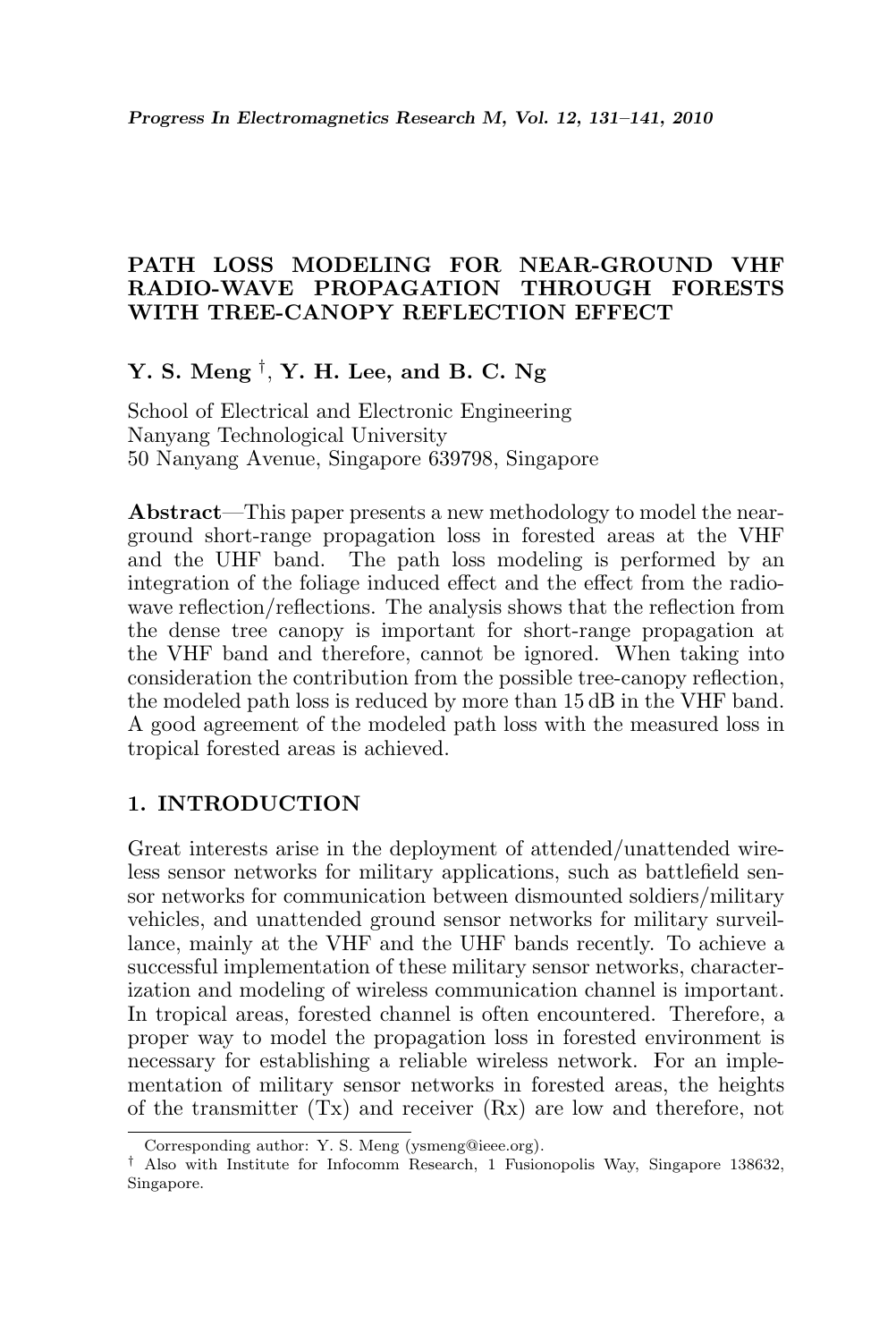only the foliage effect needs to be considered, but also the effect of the ground reflection for near-ground propagation. Radio-wave propagation in a forest with near-ground antenna heights then becomes an attractive topic  $[1-6]$ . Analytical  $[1-3]$  and empirical  $[4-6]$  path loss modeling has been performed in such environments at the VHF and the UHF bands.

The analytical methods proposed by Li et al. [1], Liao et al. [2], and Li et al. [3], show high prediction accuracy. However, they are complicated and require great computational resource, then may not appeal to ordinary users. The empirical methodology by Goldman et al. [4] provides an easier way of modeling the path loss in forests, but this method is very site-specific. Following a similar method to [4] but with the introduction of tree shadowing effect, we performed an empirical path loss modeling with linear regression at a different plantation in [5]. It is concluded in [5] that the extracted path loss exponent n only follows the same trend by frequency as in [4]. That is, as frequency increases, the path loss exponent  $n$  decreases generally at the VHF and the UHF bands. Therefore, a proper empirical way to model the near-ground path loss in forest with good accuracy becomes attractive. Joshi et al. [6] attempts to predict the path loss in forests at the VHF and the UHF bands with several well-known foliage loss models. A detailed study of the empirical VHF and UHF path loss modeling in forests has been recently conducted in [7] with ground reflection and lateral wave [8] considered for long-range forested propagation.

In this paper, we conduct a theoretical analysis and study of radio-wave propagation in forests with short forested depths. With the geometrical ray tracing within the forested areas in Section 2, it is found that the possible reflection from the tree canopy is also important for short-range forested propagation as the radio-wave is coherent, and can decrease the propagation loss significantly. This is followed by the empirical verifications in a highly structured palm plantation which is often found in many Southeast Asian agricultural countries, and a natural rainforest in Section 3. The conclusion of this paper is presented in Section 4.

## 2. RAY TRACING AND PROBLEM FORMULATION

For the radio-wave propagation in free space, the path loss can be predicted by the free space loss (FSL) equation [9],

$$
L_{FSL}(\text{dB}) = -27.56 + 20\log_{10}(f) + 20\log_{10}(d) \tag{1}
$$

where  $f$  is the frequency in MHz,  $d$  is the distance between the isotropic transmitting and receiving antennas in meters.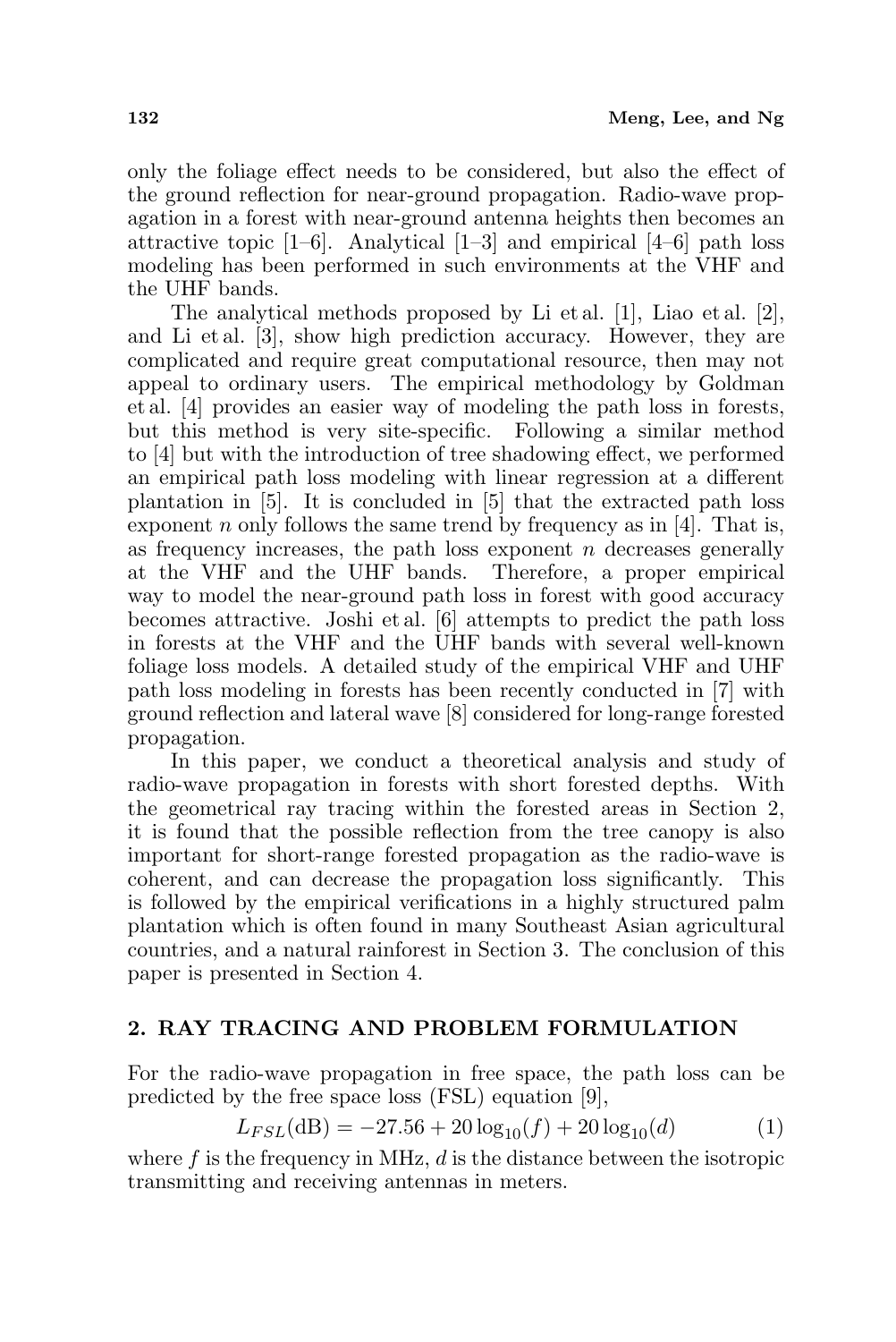#### Progress In Electromagnetics Research M, Vol. 12, 2010 133

As a plane terrain appears, ground reflection may occur. The boundary can be determined with the help of the 1st Fresnel zone, since the energy transmitting from transmitter to receiver concentrates mainly on this region. The size of the 1st Fresnel zone surrounding the geometrical ray paths is shown in Fig. 1. The semi-minor axis  $h_0$  of the ellipse can be computed from the expression [10]

$$
h_0 = \frac{1}{2}\sqrt{\lambda d} \tag{2}
$$

where  $\lambda$  is the wavelength. The outer bound of the 1st Fresnel zone varies with the propagating frequency. The large ellipse (dash line) in Fig. 1 represents the 1st Fresnel zone at low frequency, and the small ellipse (solid line) represents the 1st Fresnel zone at high frequency. This is because the low frequency signal has a large propagating wavelength.

When there is a single ground-reflected ray, the path loss can be described by [9, Chap. 3],

$$
L_{1-reflected}(\text{dB}) \cong L_{FSL}(\text{dB}) - 20\log_{10}(\Delta\Phi)
$$
 (3)

where  $\Delta\Phi$  is the phase difference between the direct and reflected rays given by,

$$
\Delta \Phi = \frac{4\pi h_T h_R}{\lambda d} \tag{4}
$$

Here,  $h_T$  and  $h_R$  are the transmitting and receiving antenna heights over the ground in meters, respectively. It is assumed that  $d$  is much larger than  $h_T$  and  $h_R$ .

In this paper, a second reflected wave caused by the tree canopy for short-range forested propagation is introduced since the radio-wave is coherent. Therefore, when this second reflected wave is present, the path loss can be described by [9, Chap. 4],

$$
L_{2-reflected}(\text{dB}) \cong L_{FSL}(\text{dB}) - 10\log_{10}(1 + 2\Delta\Phi_1\Delta\Phi_2)
$$
 (5)

where  $\Delta\Phi_1$  and  $\Delta\Phi_2$  are the phase differences between the direct and the ground-reflected rays, and the direct and possible tree-canopyreflected rays, respectively. The phase difference  $\Delta\Phi_1$  and  $\Delta\Phi_2$  can be computed by (4) where  $h_T = h_R = h_2$  for the ground-reflected ray and  $h_T = h_R = h_1$  for the tree-canopy-reflected ray as shown in Fig. 1 in our study.

For the radio-wave propagation through the foliage medium, there is an additional (excess) loss on the propagating components such as direct wave and reflected waves. Much effort has been put in the empirical modeling of the foliage-induced excess loss at different frequencies and geometries [11–13], and has been summarized in [14]. The well-known empirical models are listed below.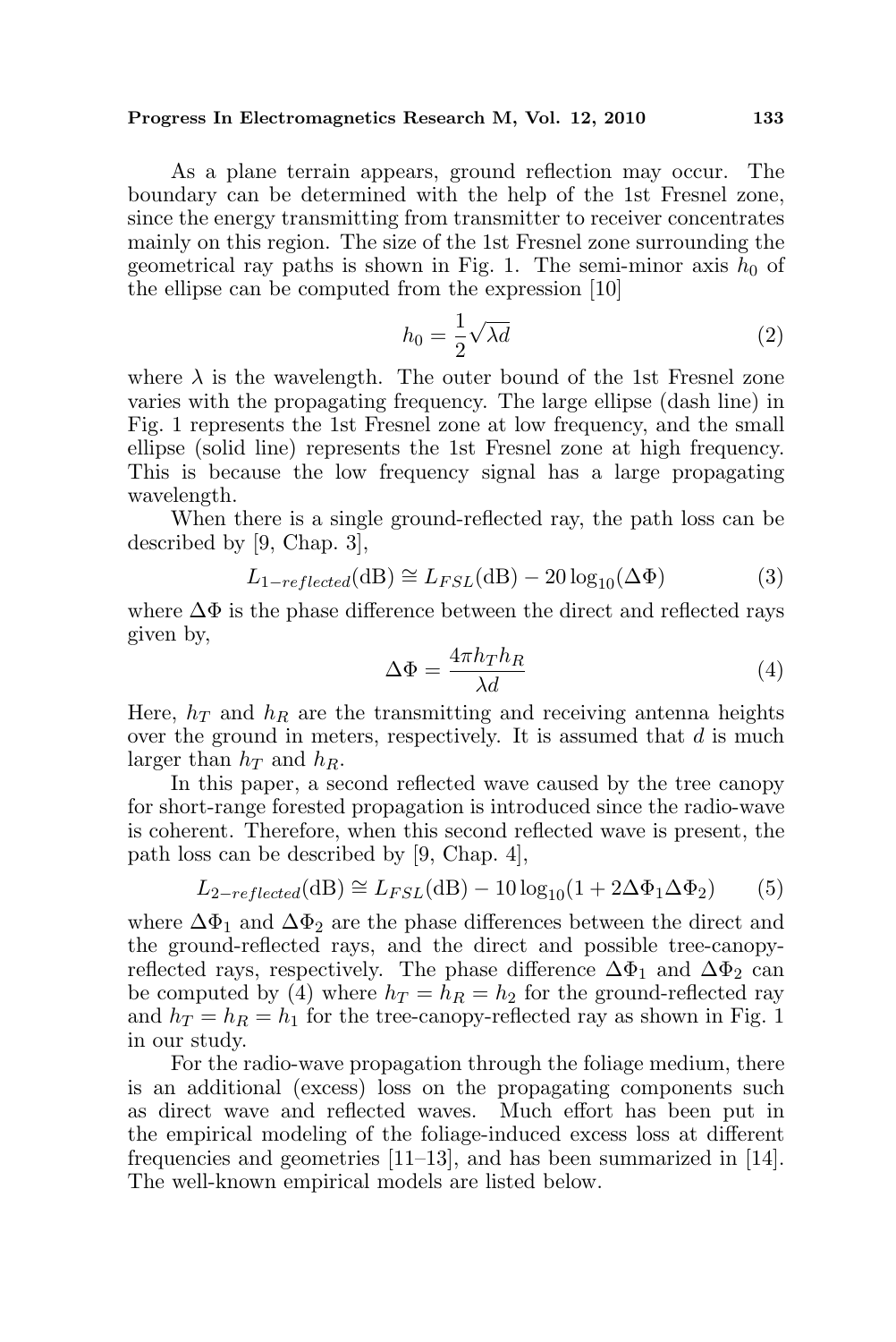

**Figure 1.** Ray tracing geometry of the direct  $-1$ , ground-reflected  $-2$ , and tree-canopy-reflected  $-3$  waves.

(i) Weissberger's modified exponential decay model  $[11]$  in  $(6)$ is applicable where a ray path is blocked by dense, dry, in-leaf trees found in temperate climates. It is applicable in the situations where the propagation is likely to occur through a grove of trees rather than by diffraction over the canopy top, and is given by

$$
L_W(\text{dB}) = \begin{cases} 1.33 \times f^{0.284} d_f^{0.588} & 14 \text{ m} < d_f \le 400 \text{ m} \\ 0.45 \times f^{0.284} d_f & 0 \text{ m} \le d_f < 14 \text{ m} \end{cases} \tag{6}
$$

where f is the frequency in GHz, and  $d_f$  is the foliage depth in meters.

 $(ii)$  ITU Recommendation (ITU-R) [12] was developed from measurements carried out mainly at UHF, and was proposed for the cases where either the transmitting or receiving antenna is near to a small  $(d_f < 400 \,\mathrm{m})$  grove of trees so that the majority of the signal propagates through the trees. It is described as

$$
L_{ITU-R}(\text{dB}) = 0.2 \times f^{0.3} d_f^{0.6}.
$$
 (7)

(*iii*) COST235 model [13] which was proposed based on measurements made in millimeter wave frequencies (9.6 GHz to 57.6 GHz) through a small  $(d_f < 200 \,\mathrm{m})$  grove of trees is

$$
L_{COST}(\text{dB}) = \begin{cases} 26.6 \times f^{-0.2} d_f^{0.5} & \text{out-of-leaf;}\\ 15.6 \times f^{-0.009} d_f^{0.26} & \text{in-leaf.} \end{cases}
$$
(8)

In COST235 model (8), measurements were performed over two seasons, when the trees are in-leaf and when they are out-of-leaf. For both ITU-R and COST235 models,  $f$  is the frequency in MHz, and  $d_f$ is the foliage depth in meters.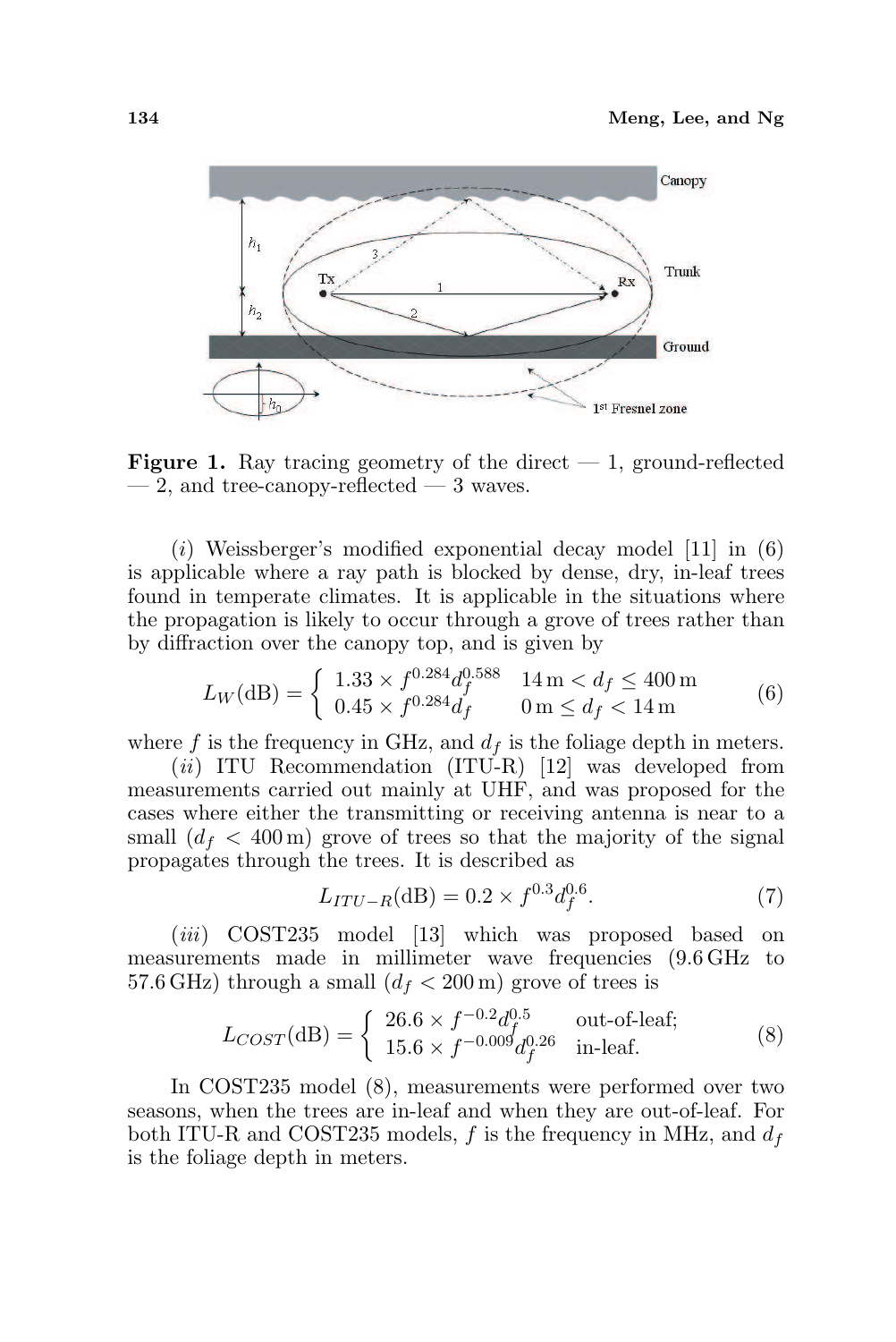### Progress In Electromagnetics Research M, Vol. 12, 2010 135

In this paper, the foliage-imposed effect on the propagating waves is examined with the above-mentioned models  $(6)$ – $(8)$ . For the shortrange near-ground forested radio-wave propagation, the propagation loss is modeled by an integration of the foliage-imposed effect and the effect from the radio-wave reflections such as the ground reflection and the possible tree-canopy reflection. This proposed integration model is discussed and evaluated experimentally in the following part.

## 3. MEASUREMENTS AND VERIFICATIONS

### 3.1. Measurement Campaigns

The measurements have been conducted in two tropical foliage areas; a highly structured palm plantation shown in Fig. 2(a); and a natural rainforest shown in Fig. 2(b). Details of the forests are described below.



(a) Palm plantation



(b) Rainforest

Figure 2. Photograph of the tropical forested areas under considerations.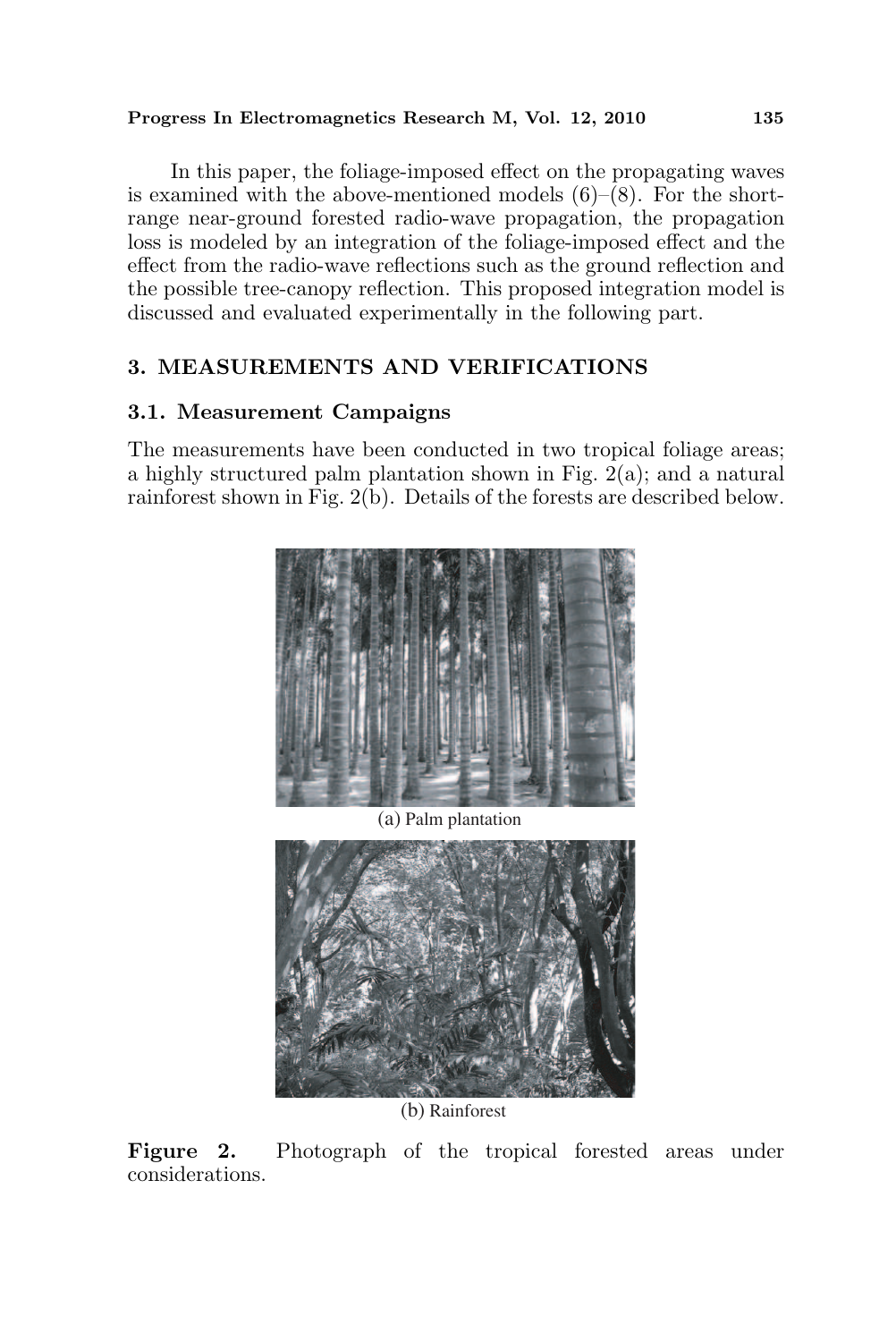### 3.1.1. Palm Plantation:

This is a rectangular shaped site planted with palm trees (analogous to coconut tree), 10 m in height. The forested terrain is fairly flat, consisting of soil and sand. The trees are nearly equally spaced with a separation of 1.2 m and their trunks have an average diameter of 20 cm. The leaves of these trees form a dense canopy. Since the site is close to the sea, the environment is very humid.

### 3.1.2. Tropical Rainforest:

The natural rainforest consists of trees with an average height of 10 m to 11 m and main trunk diameter of 30 cm to 45 cm. These trees are irregularly spaced with separations ranging from 4 m to 7 m. The ground of the rainforest is crowded with dense undergrowth of scrubs and saplings with heights of 1.5 m to 4 m. A dense canopy is also formed by the leaves.

Narrowband measurements of signal strength at 13 frequencies within the bands of  $40 \sim 80 \text{ MHz}$ ,  $250 \sim 300 \text{ MHz}$ , and  $500 \sim 630 \text{ MHz}$ were carried out. The details of the measurement setup can be obtained from our previous works [5, 7]. During the measurements, the covered forested depth is from 31 m to 62 m in the palm plantation and 92 m to 114 m in the rainforest. The antenna heights are kept at a constant of 2.15 m. Before the measurements are taken, the noise floor at the receiver is observed and found to be around −75 dBm to −76 dBm. All the data is collected under sunny and no-wind weather conditions with limited human activities.

## 3.2. Analysis and Verifications

The computed minor axis h of the 1st Fresnel zone is shown in Table 1. As shown in Fig. 1,  $h_1 = 6.85$  m and  $h_2 = 2.15$  m for the palm plantation, and  $h_1 = 4.65$  m and  $h_2 = 2.15$  m for the rainforest. From

| (MHz)                             | 40   | 80   | 250 | 300 | 500 | 630 |
|-----------------------------------|------|------|-----|-----|-----|-----|
| $h_0(m) \odot 31 \,\mathrm{m}$    | 7.6  | 5.4  | 3.0 | 2.8 | 2.2 | 1.9 |
| $h_0(m) \otimes 62 \,\mathrm{m}$  | 10.8 | 7.6  | 4.3 | 3.9 | 3.0 | 2.7 |
| $h_0(m) \otimes 92 \,\mathrm{m}$  | 13.1 | 9.3  | 5.3 | 4.8 | 3.7 | 3.3 |
| $h_0(m) \otimes 114 \,\mathrm{m}$ | 14.6 | 10.3 | 5.8 | 5.3 |     | 3.7 |

Table 1. Fresnel radius at different frequencies and forested depth.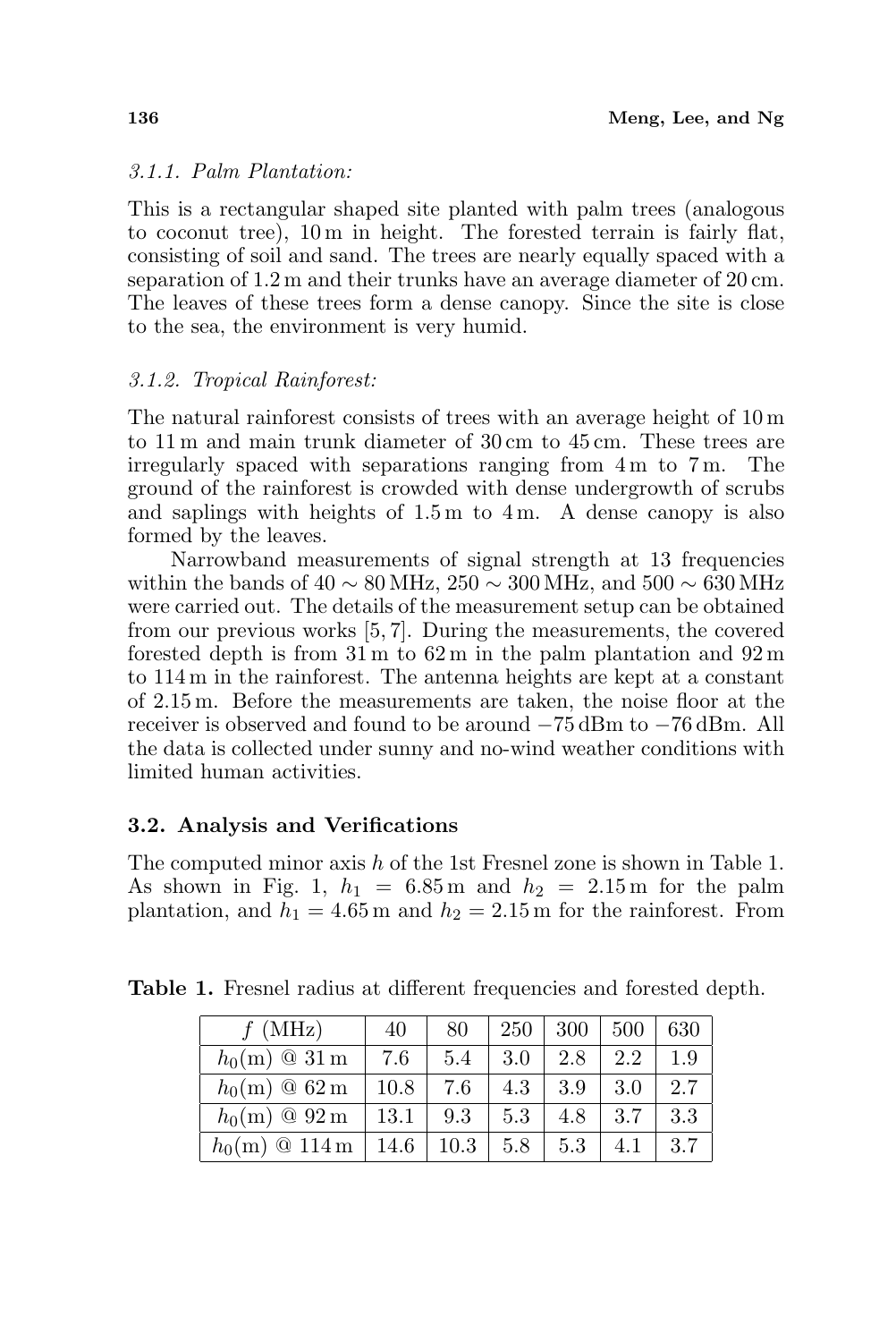#### Progress In Electromagnetics Research M, Vol. 12, 2010 137

Table 1, it can be concluded that the ground reflection exists for all the frequencies of interest in both forested areas. However, the possible tree-canopy reflection only exists when the signal is within the VHF band of 40  $\sim 80 \text{ MHz}$  for the palm plantation, and within the VHF band of 40 ∼ 80 MHz and 250 ∼ 300 MHz for the rainforest in this study. In the following part, when ground and possible tree-canopy reflections exist, the path loss is predicted by

$$
PL_{forest}(\text{dB}) \cong L_{foliage}(\text{dB}) + L_{2-reflected}(\text{dB})
$$
 (9)

whereas when there is only ground reflection, the path loss is

$$
PL_{forest}(\text{dB}) \cong L_{foliage}(\text{dB}) + L_{1-reflected}(\text{dB})
$$
 (10)

where  $L_{foliage}$  can be  $L_W$ ,  $L_{ITU-R}$ , or  $L_{COST}$ , and the perfect reflection is assumed.



Figure 3. Measured and predicted path loss at VHF and low UHF bands with  $h_1 = 6.85$  m and  $h_2 = 2.15$  m in the palm plantation, and  $h_1 = 4.65$  m and  $h_2 = 2.15$  m in the rainforest.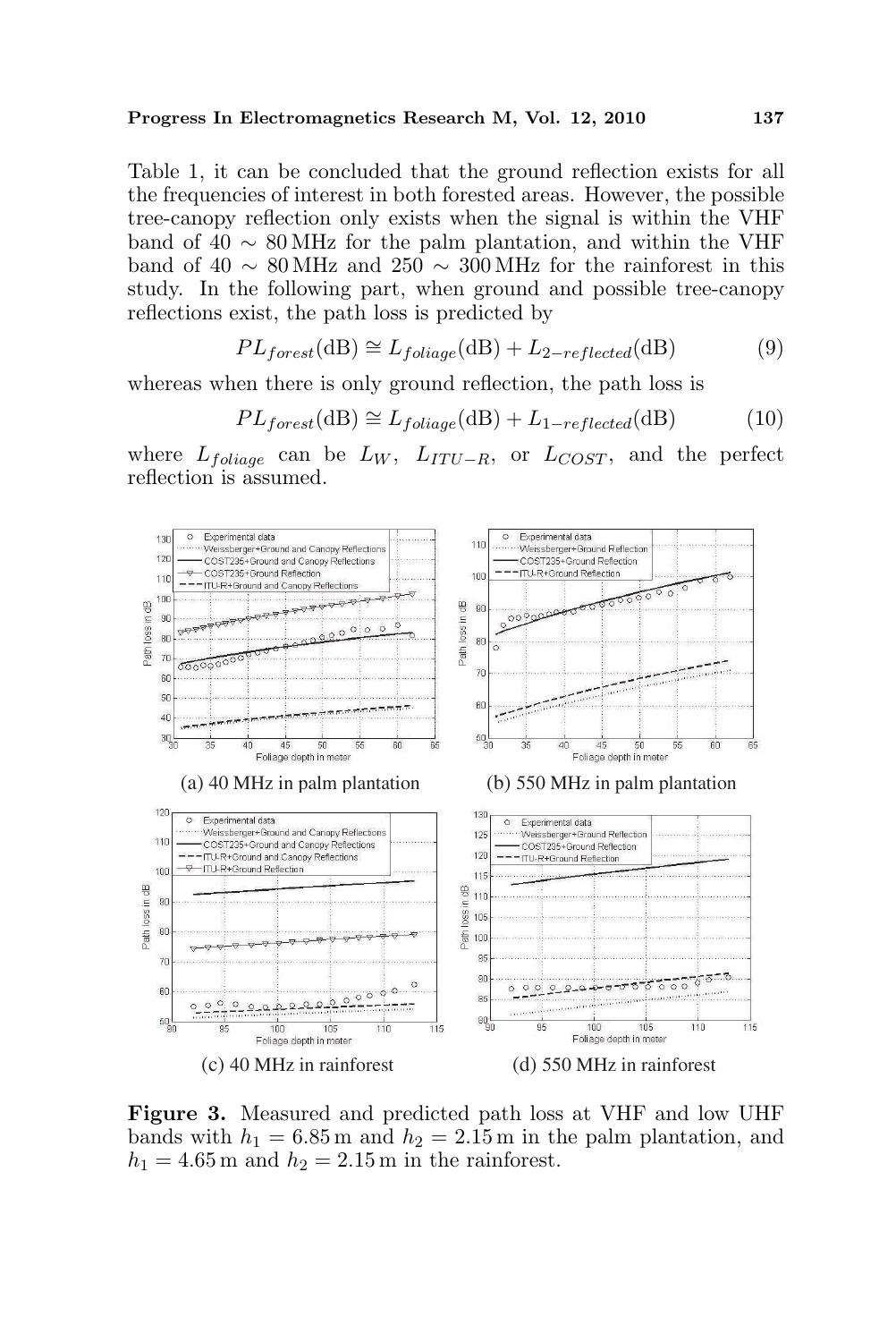The predicted loss from (9) and (10) is plotted in Fig. 3 compared to the measured local mean path loss, which is a moving average of the path loss along a 10 m linear track [9]. The moving average is employed to minimize the tree-trunk-induced shadowing effect as reported in [5]. For the COST235 model, the in-leaf model is used.

It is observed that the COST235 model gives the best fit for the measured path loss in the palm plantation with the ground and possible tree-canopy reflections considered at 40 MHz (VHF) in Fig. 3(a) and with only the ground-reflection considered at 550 MHz (UHF) in Fig. 3(b), while the ITU-R model shows a best prediction ability for the path loss in the rainforest with ground and possible tree-canopy reflections considered at 40 MHz (VHF) in Fig. 3(c) and with only ground-reflection considered at 550 MHz (UHF) in Fig. 3(d). The excellent prediction ability of the COST235 model in the palm plantation and the ITU-R model in the rainforest with the considered reflection/reflections is also verified for all other used frequencies. The difference between the best foliage-induced loss models (the COST235 model in the palm plantation and the ITU-R model in the rainforest respectively) we observed is mainly due to the different type of the forests found in the propagation path for the two measurement campaigns. It is noted that, the three foliage loss models, Weissberger, ITU-R, and COST235, are derived and optimized on the experimental data collected in the different foliage plantations.

It is known that both the Weissberger model and the ITU-R model are derived from databases where the measurements are performed at the VHF and the UHF bands through a small grove of trees, while the COST235 model is derived from the measured data at the millimeter waves. For the palm plantation, the dominant dense tree trunks and highly humid environment results in a measured path loss that is higher than other forested environments. Therefore, the COST235 model with the considered reflection/reflections is an ideal model for modeling the short-range path loss at the VHF and the UHF bands for this palm plantation. For the rainforest, sparsely spaced tree trunks with dense undergrowth have a leafy, undergrowth-dominant propagation path that is more similar to the scenarios where the Weissberger and the ITU-R models are derived. The humid tropical climate results in an underestimation of the foliage loss by the Weissberger model since it is based on dense, dry, in-leaf trees in temperate climates. Therefore, the ITU-R model with the considered reflection/reflections is found to be the best prediction model for this rainforest.

The most significant point in this study is that, for shortrange near-ground propagation at the VHF band, the tree-canopyinduced reflection cannot be ignored when the empirical path loss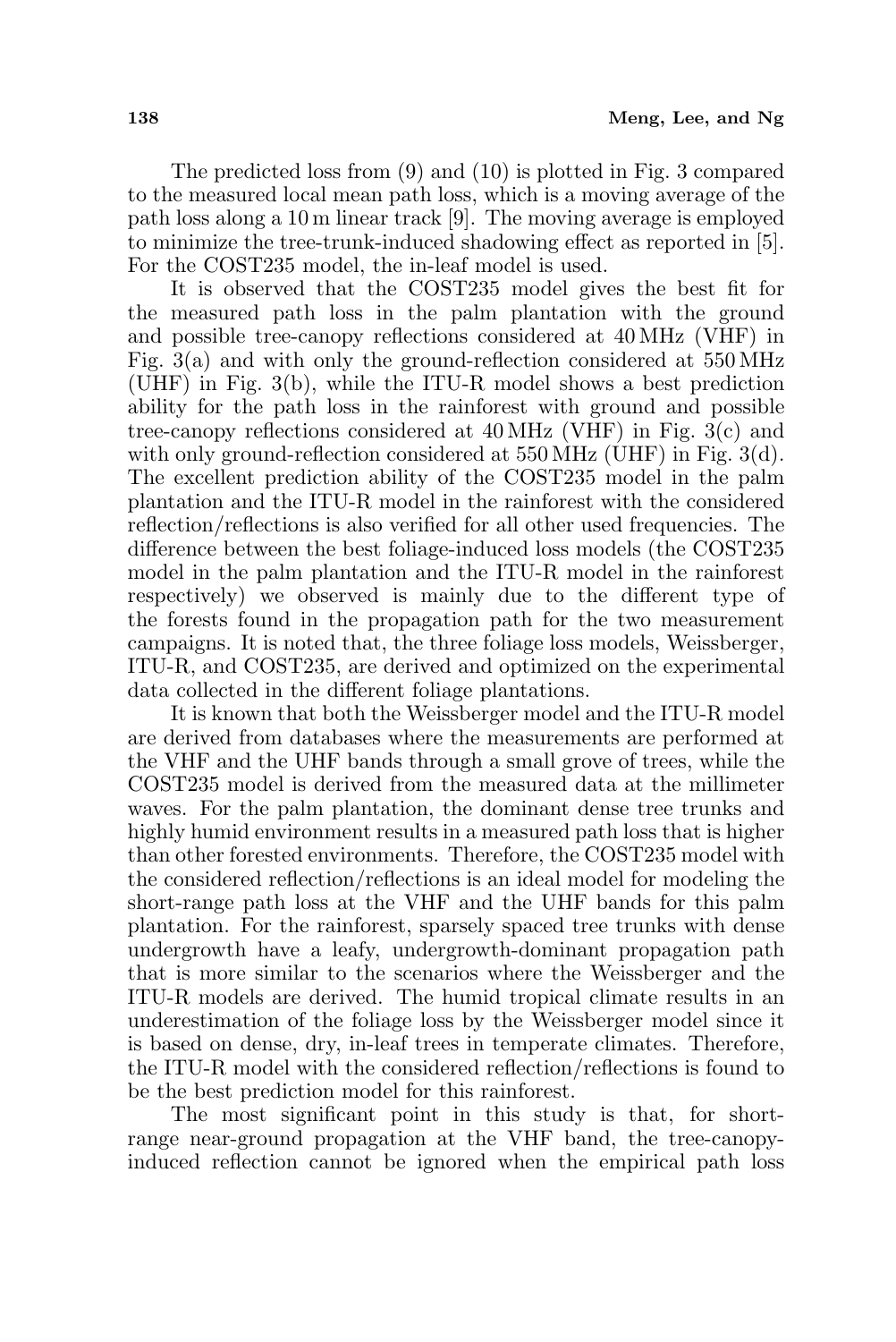modeling is performed. Both measurement campaigns in the palm plantation and the rainforest have justified this conclusion. It is shown in Fig. 3(a) that, at 40 MHz, the COST235 model taking into consideration both the ground and possible tree-canopy reflections gives excellent modeling capability for the measured data. The COST235 model taking into considerations only the ground reflection tends to overestimate the measured path loss by more than 15 dB. Similar observation is found in Fig. 3(c), where the ITU-R model with the ground and possible tree-canopy reflections considered reduces the predicted path loss by more than 20 dB in a slight longer forested depth. The ITU-R model also gives a good fit to the measured data. This is because, when both the ground and possible tree-canopy reflections are taken into account, the convergence of the possible tree-canopyreflected wave with the ground-reflected wave at the receiver reduces the overall propagation loss. Both measurement campaigns show that the reflection from the tree canopy in the VHF band is important and has to be taken into account while the short-range near-ground empirical modeling in forested environments is performed

Moreover, it is found that the standard deviation of the differences between the measured and predicted values as shown in Fig. 3 is 2.7 dB at 40 MHz and 1.8 dB at 550 MHz for the palm plantation, and 3.3 dB at 40 MHz and 1.4 dB at 550 MHz for the rainforest respectively. The deviation (difference) is mainly due to the assumed perfect reflection in the modeling process. Practically, the roughness [15] of the canopy/trunk interface and trunk/ground interface is known to result in imperfect reflections. As compared to the deviation at 550 MHz, there is a larger deviation at 40 MHz for both plantations. This is due to the rough canopy/trunk interface by the naturally grown canopy and branches as shown in Fig. 1 since other conditions are kept the same for both frequencies. Furthermore, there is a higher variation of the standard deviation for the rainforest (1.9 dB) as possible tree-canopy reflection appears, compared to the palm plantation (0.9 dB). This is due to the difference in vegetation within the forested environments under measurements. The canopy/trunk interface is rougher in the rainforest as compared to the palm plantation as in Fig. 2. Therefore, when applying (9) with possible tree-canopy reflection considered in other plantations, one needs to take into consideration the roughness of the canopy/trunk interface relative to the frequency of operation.

### 4. CONCLUSIONS

This paper reports path loss modeling in the tropical forested areas using the existing empirical foliage loss models. Theoretical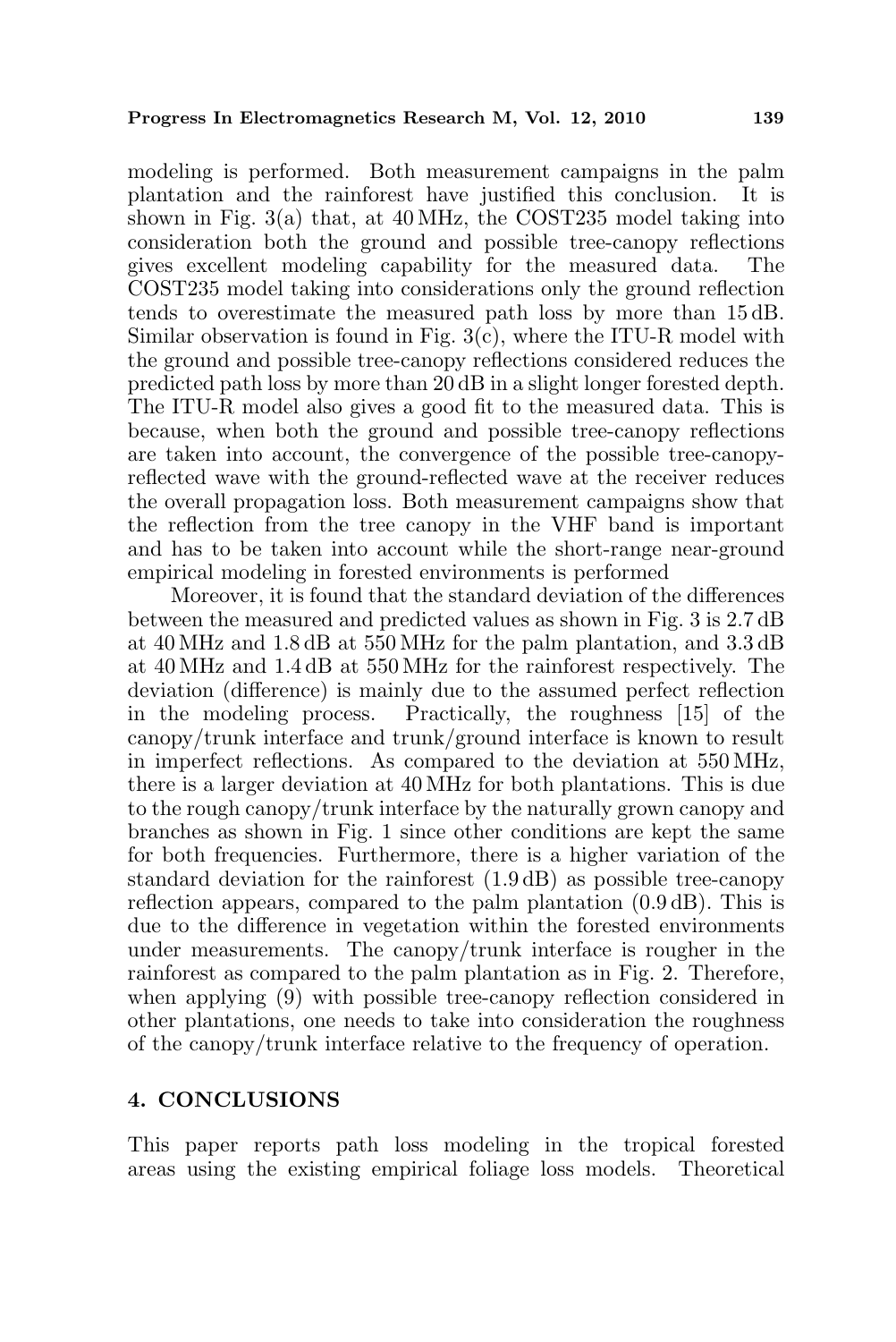study shows that the dense tree-canopy-induced reflection is of high importance at the VHF band for the short-range near-ground propagation in the forested areas. This is because, for a short propagation range, the tree-canopy is within the 1st Fresnel zone and the propagating radio-wave is much coherent.

Experimental verifications of the contribution from the possible tree-canopy reflection are conducted within two different tropical forested areas. It is found that due to the different foliage type, the COST235 model and the ITU-R model have the best fit for the two considered forested propagation channels respectively. The COST235 model gives a good fit to the dense trunk-dominant palm plantation and the ITU-R model gives a good fit to the leafy undergrowthdominant rainforest.

Most importantly, both measurement campaigns verify the importance of taking into consideration the possible tree-canopy reflection for short-range near-ground propagation at the VHF band. The modeled and the measured results are in good agreement with each other when the possible tree-canopy reflection is taken into consideration. Therefore, when the empirical modeling for shortrange near-ground forested channel at the VHF band is performed, the possible tree-canopy reflection has to be taken into account. Moreover, the tree-canopy reflection effect on the short-range forested propagation can be further studied with the antenna-height effect, and will be an interesting future research work.

## **REFERENCES**

- 1. Li, L. W., T. S. Yeo, P. S. Kooi, M. S. Leong, and J. H. Koh, "Analysis of electromagnetic wave propagation in forest environment along multiple paths," Journal of Electromagnetic Waves and Applications, Vol. 13, No. 8, 1057–1059, 1999.
- 2. Liao, D. and K. Sarabandi, "Modeling and simulation of nearearth propagation in presence of a truncated vegetation layer," IEEE Transactions on Antennas and Propagation, Vol. 55, No. 3, 949–957, 2007.
- 3. Li, Y. and H. Ling, "Numerical modeling and mechanism analysis of VHF wave propagation in forested environments using the equivalent slab model," Progress In Electromagnetics Research, PIER 91, 17–34, 2009.
- 4. Goldman, J. and Jr. G. W. Swenson, "Radio wave propagation through woods," IEEE Antennas and Propagation Magazine, Vol. 41, No. 5, 34–36, 1999.